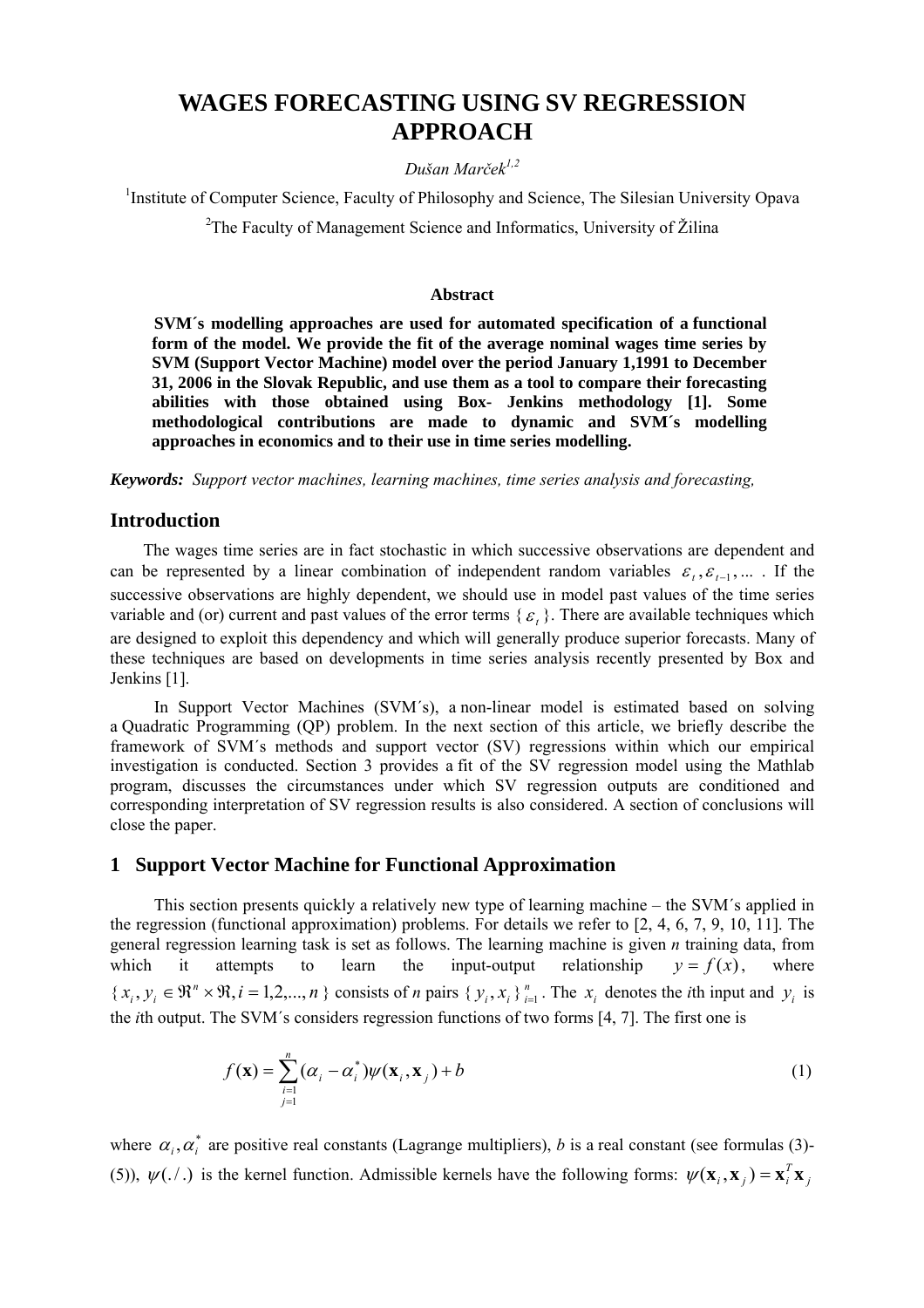(linear SVM´s)  $\psi(\mathbf{x}_i, \mathbf{x}_j) = (\mathbf{x}_i^T \mathbf{x}_j + 1)^d$  (polynomial SVM´s of degree *d*),  $\psi(\mathbf{x}_i, \mathbf{x}_j) = (\mathbf{x}_i^T \mathbf{x}_j + 1)$  $\psi(\mathbf{x}_i, \mathbf{x}_j) = \exp\left(-\theta \|\mathbf{x}_i - \mathbf{x}_j\|^2\right)$  (radial basis SVM's), where  $\theta$  is a positive real constant and other (spline, b-spline, exponential RBF, etc.).

The second approximation function is of the form [5]

$$
f(\mathbf{x}, \mathbf{w}) = \sum_{i=1}^{n} w_i \varphi_i(\mathbf{x}) + b
$$
 (2)

where  $\varphi$ (.) is a non-linear function (kernel) which maps the input space into a high dimensional feature space. In contrast to Eq. (1), the regression function  $f(\mathbf{x}, \mathbf{w})$  is explicitly written as a function of the weights **w** that are subject of learning.

The SV regression approach is based on defining a loss function that ignores errors that are within a certain distance of the true value. This type of function is referred to as an ε-insensitive loss function (see Fig. 1 and Fig. 2).



Fig. 1: The insensitive band for one dimensional linear (left), non-linear (right) function

Fig. 1 shows an example of an one dimensional function with an  $\varepsilon$ -insensitive band. The variables  $\xi$ , $\xi^*$  measure the cost of the errors on the training points. These are zero for all points inside the ε-insensitive band, and only the points outside the ε-tube are penalised by the so called Vapnik´s ε-insensitive loss function.

In regression, there are different error (loss) functions in use and that each one results from a different final model. Fig. 2 shows the typical shapes of three loss functions [2, 4]. Left: quadratic 2 norm. Middle: absolute error 1-norm. Right: Vapnik´s ε-insensitive loss function.



**Fig. 2:** Error (loss) functions

Formally this results from solving the following Quadratic Programming problem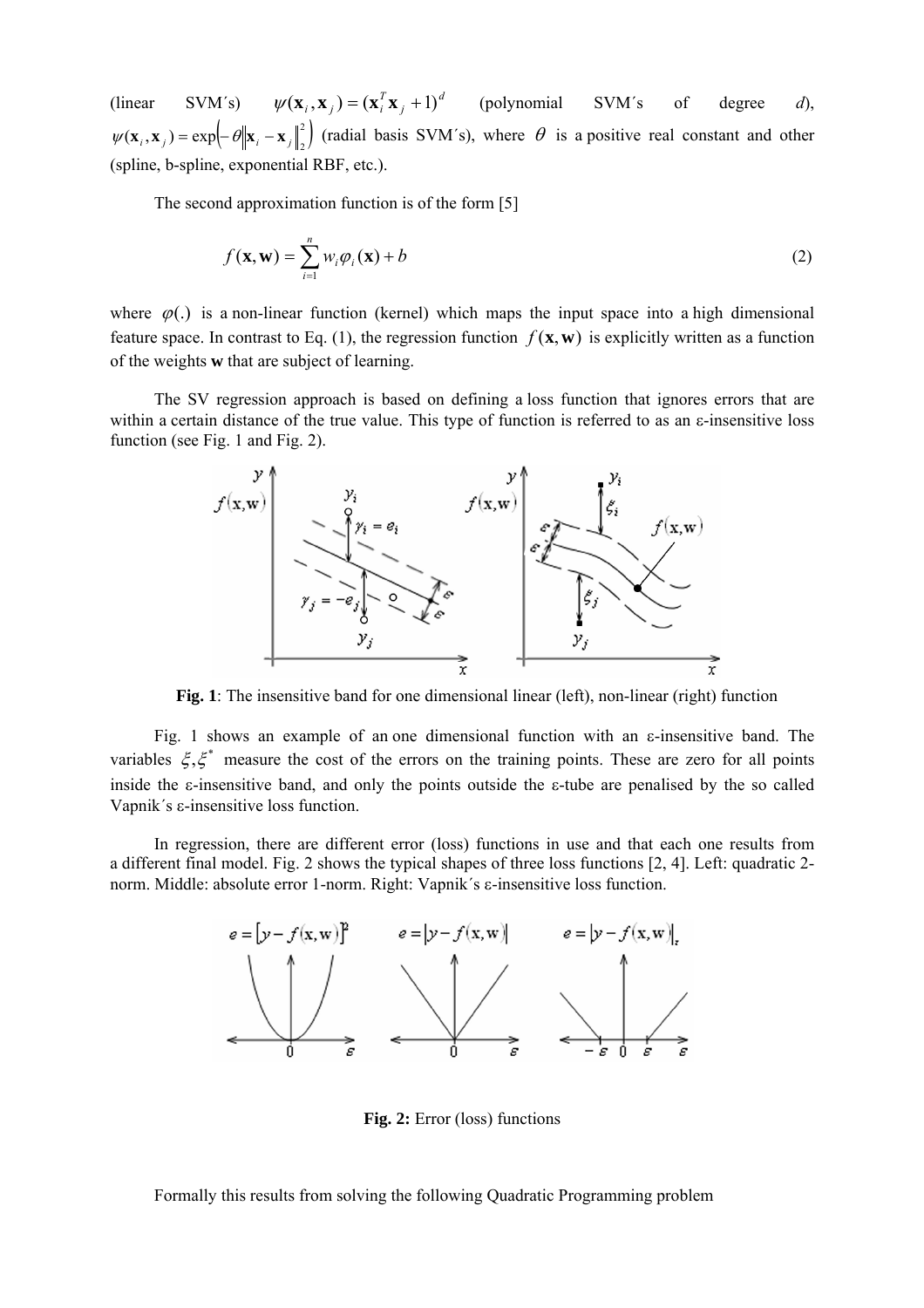$$
\min_{\mathbf{w}, b, \xi, \xi^*} R(w, \xi, \xi^*) = \frac{1}{2} \mathbf{w}^T \mathbf{w} + C \sum_{i=1}^n (\xi_i + \xi_i^*)
$$
\n(3)

where *C* is the value of capacity degrees

subject to 
$$
\begin{cases} y_i - \mathbf{w}^T \varphi(\mathbf{x}) - b \le \varepsilon + \xi_i & i = 1, 2, ..., n, \\ \mathbf{w}^T \varphi(\mathbf{x}) + b - y_i \le \varepsilon + \xi_i^* & i = 1, 2, ..., n, \\ \xi_i, \xi_i^* \ge 0 & i = 1, 2, ..., n. \end{cases}
$$
 (4)

To solve (3), (4) one constructs the Lagrangian

$$
L_{p}(\mathbf{w}, b, \xi_{i}, \xi_{i}^{*}, \alpha_{i}, \alpha_{i}^{*}, \beta_{i}, \beta_{i}^{*})
$$
\n
$$
= \frac{1}{2} \mathbf{w}^{T} \mathbf{w} + C \sum_{i=1}^{n} (\xi_{i} + \xi_{i}^{*}) - \sum_{i=1}^{n} \alpha_{i} (\varepsilon + \xi_{i} - y_{i} + \mathbf{w}^{T} \varphi(\mathbf{x}_{i}) + b)
$$
\n
$$
- \sum_{i=1}^{n} \alpha_{i}^{*} (\varepsilon + \xi_{i}^{*} + y_{i} - \mathbf{w}^{T} \varphi(\mathbf{x}_{i}) - b) - \sum_{i=1}^{n} (\beta_{i} \xi_{i} + \beta_{i}^{*} \xi_{i}^{*})
$$
\n(5)

by introducing Lagrange multipliers  $\alpha_i$ ,  $\alpha_i^* \ge 0$ ,  $\xi_i$ ,  $\xi_i^* \ge 0$ ,  $i = 1, 2, ..., n$ . The solution is given by the saddle point of the Lagrangian [3]

$$
\max_{\alpha,\alpha_i^{\ast}\beta_i,\beta_i^{\ast}} \min_{\mathbf{w},\mathbf{b},\xi_i,\xi_i^{\ast}} L_p(\mathbf{w},b,\xi_i,\xi_i^{\ast},\alpha_i,\alpha_i^{\ast},\beta_i,\beta_i^{\ast})
$$
(6)

subject to constrains

$$
\begin{cases}\n\frac{\partial L_p}{\partial w} = 0 & \to \mathbf{w} = \sum_{i=1}^n (\alpha_i^* - \alpha_i) \varphi(\mathbf{x}_i), \\
\frac{\partial L_p}{\partial b} = 0 & \to \sum_{i=1}^n (\alpha_i^* - \alpha_i) = 0, \\
\frac{\partial L_p}{\partial \xi_i} = 0, \frac{\partial L_p}{\partial \beta_i} = 0 & \to 0 \le \alpha_i \le C, \quad i = 1, ..., n, \\
\frac{\partial L_p}{\partial \xi_i^*} = 0, \frac{\partial L_p}{\partial \beta_i^*} = 0 & \to 0 \le \alpha_i^* \le C, \quad i = 1, ..., n,\n\end{cases} (7)
$$

which leads to the solution of the QP problem:

$$
\max_{\alpha,\alpha_i^*} \quad -\frac{1}{2} \sum_{i,j=1}^n (\alpha_i - \alpha_i^*)(\alpha_j - \alpha_j^*)\varphi(\mathbf{x}_i^T\mathbf{x}_j) - \varepsilon \sum_{i=1}^n (\alpha_i + \alpha_i^*) + \sum_{i=1}^n y_i(\alpha_i - \alpha_i^*)
$$
\n
$$
\tag{8}
$$

subject to  $(7)$ .

After computing Lagrange multipliers  $\alpha_i$  and  $\alpha_i^*$ , one obtains of the form of (1), i.e.

$$
f(\mathbf{x}) = \sum_{\substack{i=1 \ j=1}}^{n} (\alpha_i - \alpha_i^*) \psi(\mathbf{x}_i, \mathbf{x}_j) + b.
$$
 (9)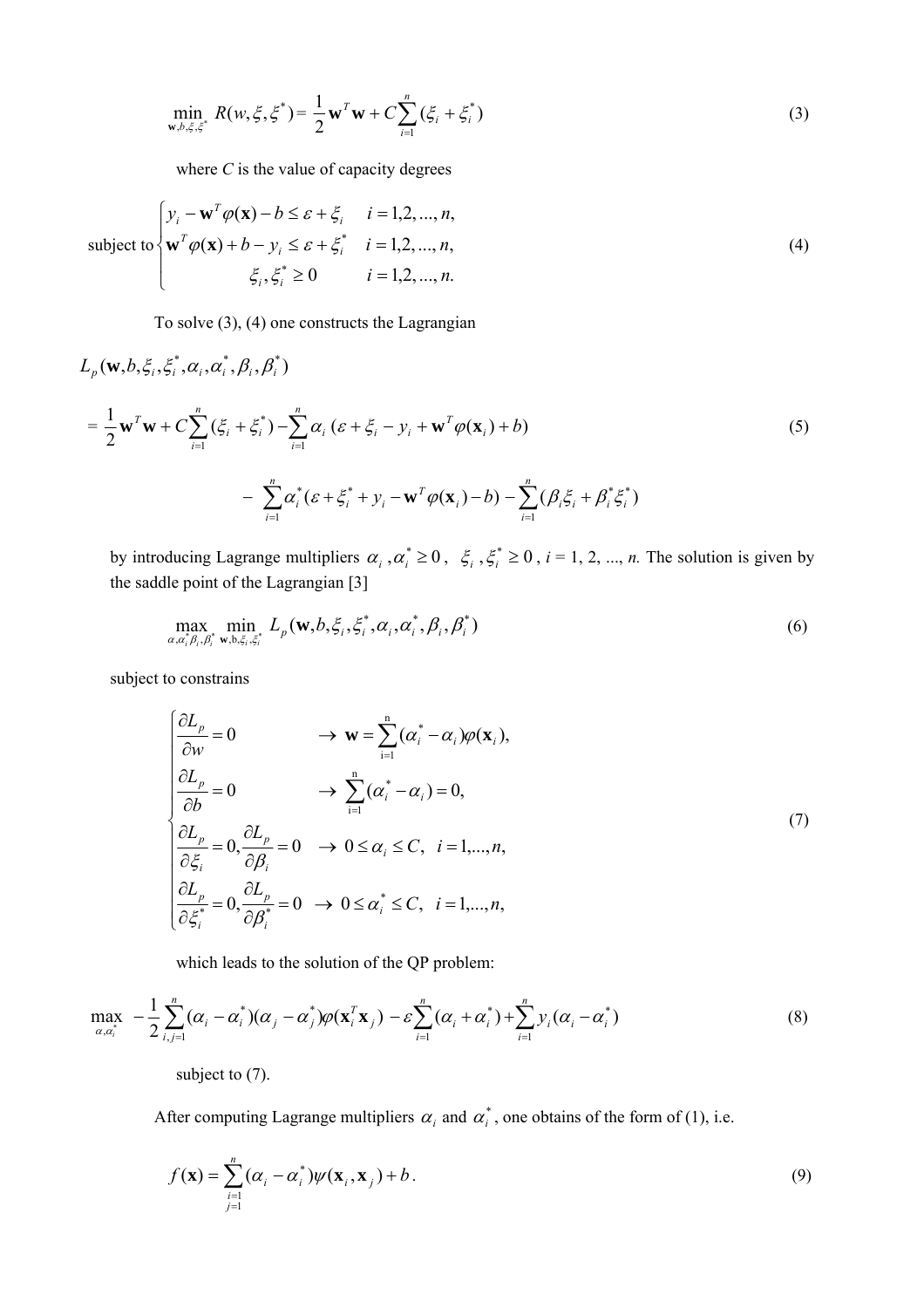By substituting the first equality constraint of (7) in (2), one obtains the regression hyperplane

$$
f(\mathbf{x}, \mathbf{w}) = \mathbf{w}^T \varphi(\mathbf{x}) + b \tag{10}
$$

Finally, *b* is computed by exploiting the Karush-Kuhn-Trucker (KKT) conditions [3]. These conditions state that at the optimal solution the product between the dual variables and constrains has to vanish. For the SVM's, we obtain from,  $\beta_i$ ,  $\xi_i = 0$  and  $\beta_i^*, \xi_i^* = 0$ ,  $i = 1, 2, ..., n$  that  $(C - \alpha_i) \xi_i = 0$  and  $(C - \alpha_i^*) \xi_i^* = 0$ , respectively. Hence,  $\xi_i = 0$   $(\xi_i^* = 0)$  if and only if  $C = \alpha_i$  $(C = \alpha_i^*)$ . From this and KKT conditions, we obtain

$$
\begin{cases}\nb = y_k - \sum_{i=1}^n (\alpha_i - \alpha_i^*) \psi(\mathbf{x}_i, \mathbf{x}_k) - \varepsilon & \text{for } \alpha_k \in (0, C), \\
b = y_k - \sum_{i=1}^n (\alpha_i - \alpha_i^*) \psi(\mathbf{x}_i, \mathbf{x}_k) + \varepsilon & \text{for } \alpha_k^* \in (0, C).\n\end{cases}
$$
\n(11)

When solving the QP-problem with an interior point method [7, 8], it is more convenient to exploit primal-dual properties and to obtain *b* as a by-product of the optimization algorithm. Also note that for all samples inside the  $\varepsilon$ -band,  $\alpha_i$  and  $\alpha_i^*$  are zero. Therefore, we have a *sparse* expansion (1) of **w** in terms of  $\mathbf{x}_i$ . The samples that come with non-vanishing coefficients are called Support Vectors.

#### **3 Causal Models, Experimenting with Non-linear SV Regression**

In previous section, we quickly introduced some of the main ideas of curve fitting based on solution quadratic problem. In this section we will discuss the problem of selecting the appropriate functional form of the SV regression model. The average nominal wages  $W_t$  can be described by the following regression equation

$$
W_t = b + a W_{t-4} + \varepsilon_t \tag{12}
$$

where a, b are the parameters,  $\varepsilon$  is the disturbance term. We demonstrate here the use of the SV regression framework for estimating the model given by Eq. (12). If W*t* exhibits a curvilinear trend, one important approach for generating an appropriate functional non-linear form of the model is to use the SV regression in which the  $W_t$  is regressed either against  $W_{t-4}$  or the time by the form

$$
\hat{W}_t = \sum_{i=1}^n w_i \varphi_i(\mathbf{x}_t) + b \tag{13}
$$

where  $\mathbf{x}_{t} = (W_{t-1}, W_{t-4}, \ldots)$  is the vector of time sequence (regressor variable), or

$$
\hat{W}_t = \sum_{i=1}^n w_i \varphi_i(\mathbf{x}_t) + b \tag{14}
$$

where  $\mathbf{x}_i = (1, 2, \dots, 60)$  is the vector of time sequence (regressor variable). Our next step is the evaluation of the goodness of last three regression equations to the data insite the estimation period expressed by the Mean Square Error  $MSE<sub>A</sub>$ , and the forecast summary statistics the  $MSE<sub>E</sub>$ for each of the models out of the estimation period.

One crucial design choice in constructing an SV machine is to decide on a kernel. The choosing of good kernels often requires lateral thinking: many measures of similarity between inputs have been developed in different contexts, and understanding which of them can provide good kernels depends on the insight into the application´s domains. Tab 1 and corresponding Fig. 3 shows SVM´s learning of the historical period illustrating the actual and the fitted values by using various kernels.

as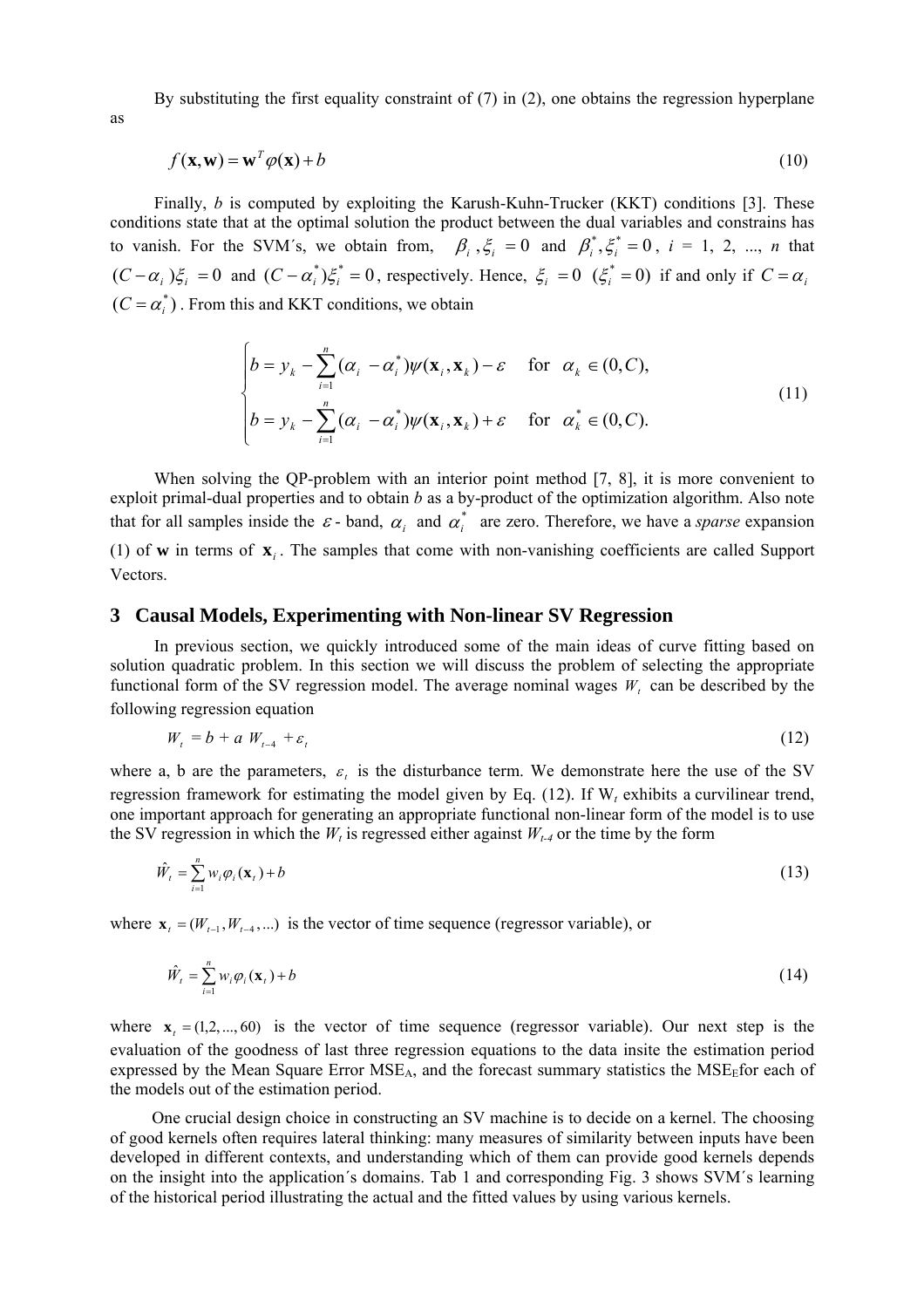Tab. 1 presents the results for finding the proper model by using the quantities MSE. As shown in Tab. 1, the model that generates the "best" forecasts is the model with  $MSE_F = 0.0012$  (Fig. 3a).

Tab. 1 SV regression results of three different choice of the kernels and the results of the dynamic model on the training set (1993Q1 to 2003Q4). In two last columns the fit to the data and forecasting performance respectively are analysed.

| Fig.           | <b>MODEL</b>   | <b>KERNEL</b> | $\sigma$ | DEGREE- $d$ LOSS FUNCTION   | MSE <sub>A</sub> | $MSE_E$ |
|----------------|----------------|---------------|----------|-----------------------------|------------------|---------|
| 3a             | causal $(13)$  | <b>RBF</b>    | 1.6      | $\varepsilon$ - insensitive | 0.0016           | 0.0012  |
| 3 <sub>b</sub> | causal $(13)$  | <b>RBF</b>    | 0.52     | $\varepsilon$ - insensitive | 0.0012           | 0.0318  |
| 3c             | causal $(13)$  | Exp. RBF      | 1.0      | $\varepsilon$ - insensitive | 0.000            | 0.0038  |
| 3d             | Time S. $(14)$ | <b>RBF</b>    | 1.0      | $\varepsilon$ - insensitive | 0.000            | none    |
|                | causal $(12)$  |               |          |                             | 0.0026           | 0.0026  |

The results shown in Tab.1 were obtained using degrees of capacity  $C = 10<sup>4</sup>$ . The insensivity zone  $\varepsilon$  and the degrees of capacity are most relevant coefficients. An increase in  $\varepsilon$  means a reduction in requirements for the accuracy of the fit to the data. To learn the SV regression machine we used partly modified software developed by Steve R. Gunn [4].

The use of an SV machine is a powerful tool to the solution many economic problems. It can provide extremely accurate approximating functions for time series models, the solution to the problem is global and unique.





**Fig. 3:** Training results for different kernels, loss functions and  $\sigma$  of the SV regression (see Tab. 1).